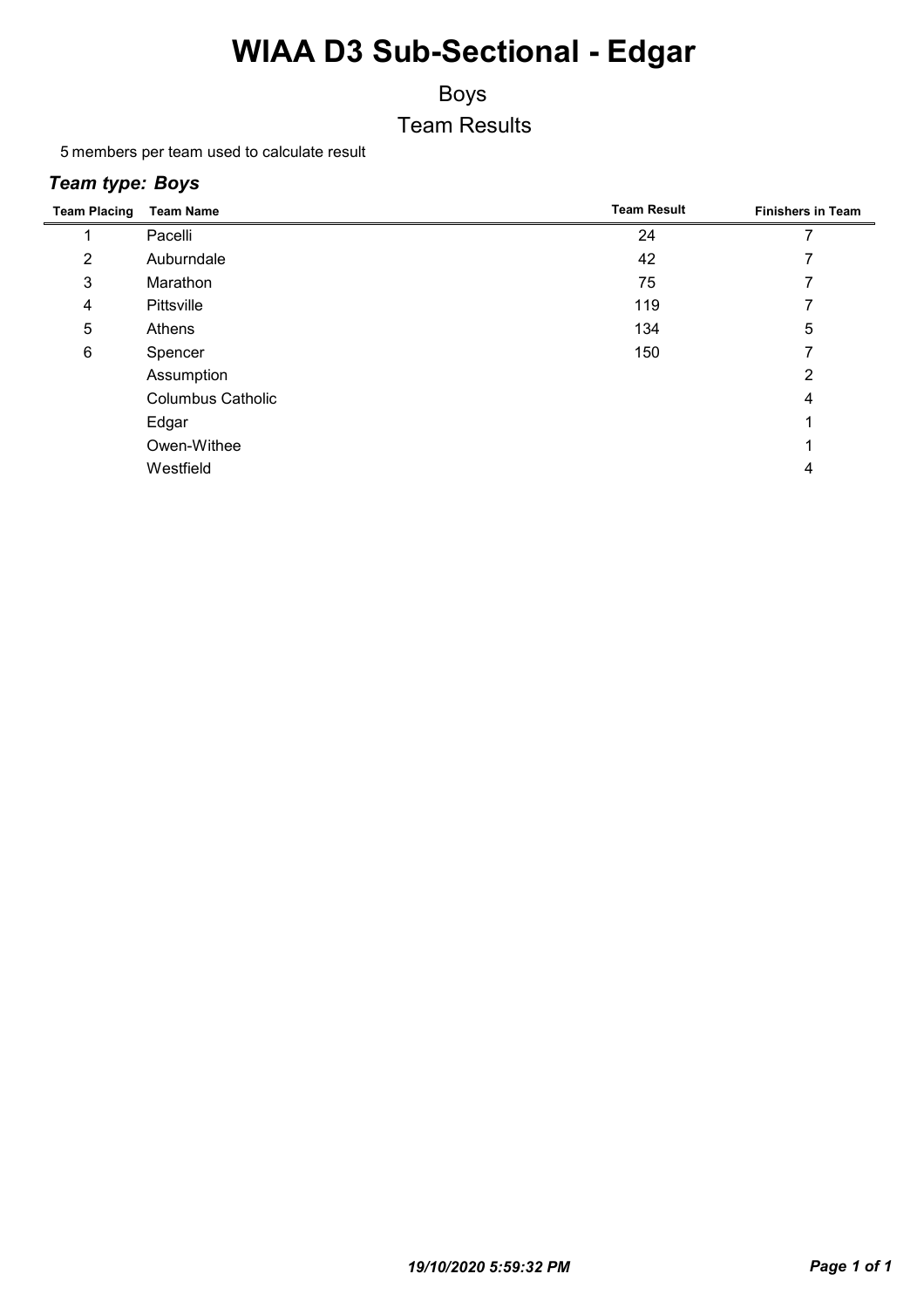#### Boys

Overall Results : Boys Varsity

| Pos         | No   | Name                     | School                   | Sectional<br>Qualifer | Year | Time     | Team<br><b>Position</b> | Team<br><b>Points</b>   | Pace         |
|-------------|------|--------------------------|--------------------------|-----------------------|------|----------|-------------------------|-------------------------|--------------|
| $\mathbf 1$ | 2876 | Gabe Hoerter             | Pacelli                  | Team                  |      | 00:17:10 | 1                       | 1                       | 5:32 min/m   |
| 2           | 2852 | Carl Lundgren            | Auburndale               | Team                  |      | 00:17:34 | 1                       | $\overline{\mathbf{c}}$ | 5:40 min/m   |
| 3           | 2873 | Adam Eiden               | Pacelli                  | Team                  |      | 00:17:38 | $\mathbf 2$             | 3                       | 5:41 min/m   |
| 4           | 2859 | <b>Andrew Scheer</b>     | <b>Columbus Catholic</b> | Ind                   |      | 00:17:55 | 1                       | <5                      | $5:46$ min/m |
| 5           | 2874 | Sam Grywacz              | Pacelli                  | Team                  |      | 00:18:14 | 3                       | 4                       | $5:53$ min/m |
| 6           | 2851 | Charles Jewell           | Auburndale               | Team                  |      | 00:18:17 | $\mathbf{2}$            | 5                       | 5:54 min/m   |
| 7           | 2863 | <b>Cullen Krasselt</b>   | Marathon                 | Ind                   |      | 00:18:20 | 1                       | 6                       | $5:54$ min/m |
| 8           | 2877 | Isaac Kosobucki          | Pacelli                  | Team                  |      | 00:18:20 | 4                       | 7                       | $5:55$ min/m |
| 9           | 2854 | Gavin White Eagle        | Auburndale               | Team                  |      | 00:18:33 | 3                       | 8                       | 5:59 min/m   |
| 10          | 2875 | Ben Haemmerle            | Pacelli                  | Team                  |      | 00:18:44 | 5                       | 9                       | $6:02$ min/m |
| 11          | 2872 | Sam Carpenter            | Pacelli                  | Team                  |      | 00:18:49 | 6                       | 10                      | $6:04$ min/m |
| 12          | 2848 | Nathan Wolf              | Athens                   | Ind                   |      | 00:18:52 | 1                       | 11                      | $6:05$ min/m |
| 13          | 2883 | Sam Bowden               | Pittsville               | Ind                   |      | 00:18:52 | 1                       | 12                      | $6:05$ min/m |
| 14          | 2855 | <b>Mason White Eagle</b> | Auburndale               | Team                  |      | 00:18:56 | 4                       | 13                      | $6:06$ min/m |
| 15          | 2850 | lan Grosskopf            | Auburndale               | Team                  |      | 00:18:58 | 5                       | 14                      | $6:07$ min/m |
| 16          | 2879 | Noah Anason              | Westfield                | Ind                   |      | 00:19:03 | 1                       | <5                      | $6:08$ min/m |
| 17          | 2842 | <b>Blake Lobner</b>      | Assumption               |                       |      | 00:19:32 | 1                       | <5                      | $6:18$ min/m |
| 18          | 2866 | Jacob Smith              | Marathon                 |                       |      | 00:19:38 | $\mathbf{2}$            | 15                      | 6:20 min/m   |
| 19          | 2849 | Parker Empey             | Auburndale               | Team                  |      | 00:19:52 | 6                       | 16                      | $6:24$ min/m |
| 20          | 2867 | Derek Vesely             | Marathon                 |                       |      | 00:20:07 | 3                       | 17                      | $6:29$ min/m |
| 21          | 2864 | <b>Owen Marks</b>        | Marathon                 |                       |      | 00:20:16 | 4                       | 18                      | $6:32$ min/m |
| 22          | 2861 | lan Blake                | Marathon                 |                       |      | 00:20:20 | 5                       | 19                      | $6:33$ min/m |
| 23          | 2888 | <b>Brennan Peterson</b>  | Pittsville               |                       |      | 00:20:20 | $\mathbf 2$             | 20                      | $6:33$ min/m |
| 24          | 2853 | James Pankratz           | Auburndale               | Team                  |      | 00:20:26 | 7                       | 21                      | $6:35$ min/m |
| 25          | 2882 | <b>Ervin Meiller</b>     | Westfield                |                       |      | 00:20:44 | $\mathbf 2$             | <5                      | $6:41$ min/m |
| 26          | 2844 | <b>Brooks Kraus</b>      | Athens                   |                       |      | 00:20:45 | $\mathbf 2$             | 22                      | $6:41$ min/m |
| 27          | 2858 | <b>Nathen Nemitz</b>     | <b>Columbus Catholic</b> |                       |      | 00:20:49 | $\mathbf 2$             | <5                      | $6:42$ min/m |
| 28          | 2886 | Derek Grossman           | Pittsville               |                       |      | 00:20:51 | 3                       | 23                      | $6:43$ min/m |
| 29          | 2847 | Andrew Schaer            | Athens                   |                       |      | 00:20:58 | 3                       | 24                      | $6:45$ min/m |
| 30          | 2893 | Cameron Nieman           | Spencer                  |                       |      | 00:21:05 | 1                       | 25                      | 6:48 min/m   |
| 31          | 2878 | Jacob Zimmerman          | Pacelli                  | Team                  |      | 00:21:20 | $\overline{7}$          | 26                      | $6:53$ min/m |
| 32          | 2865 | Derrick Scheiderer       | Marathon                 |                       |      | 00:21:21 | 6                       | 27                      | $6:53$ min/m |
| 33          | 2890 | Malachai Anderson        | Spencer                  |                       |      | 00:21:34 | $\mathbf{2}$            | 28                      | $6:57$ min/m |
| 34          | 2857 | Mark Fieweger            | <b>Columbus Catholic</b> |                       |      | 00:21:41 | 3                       | $5$                     | $6:59$ min/m |
| 35          | 2894 | Caleb Rucker             | Spencer                  |                       |      | 00:21:52 | 3                       | 29                      | $7:03$ min/m |
| 36          | 2862 | Michael Kindlarski       | Marathon                 |                       |      | 00:22:00 | 7                       | 30                      | 7:05 min/m   |
| 37          | 2885 | Ezra Fiala               | Pittsville               |                       |      | 00:22:07 | 4                       | 31                      | 7:08 min/m   |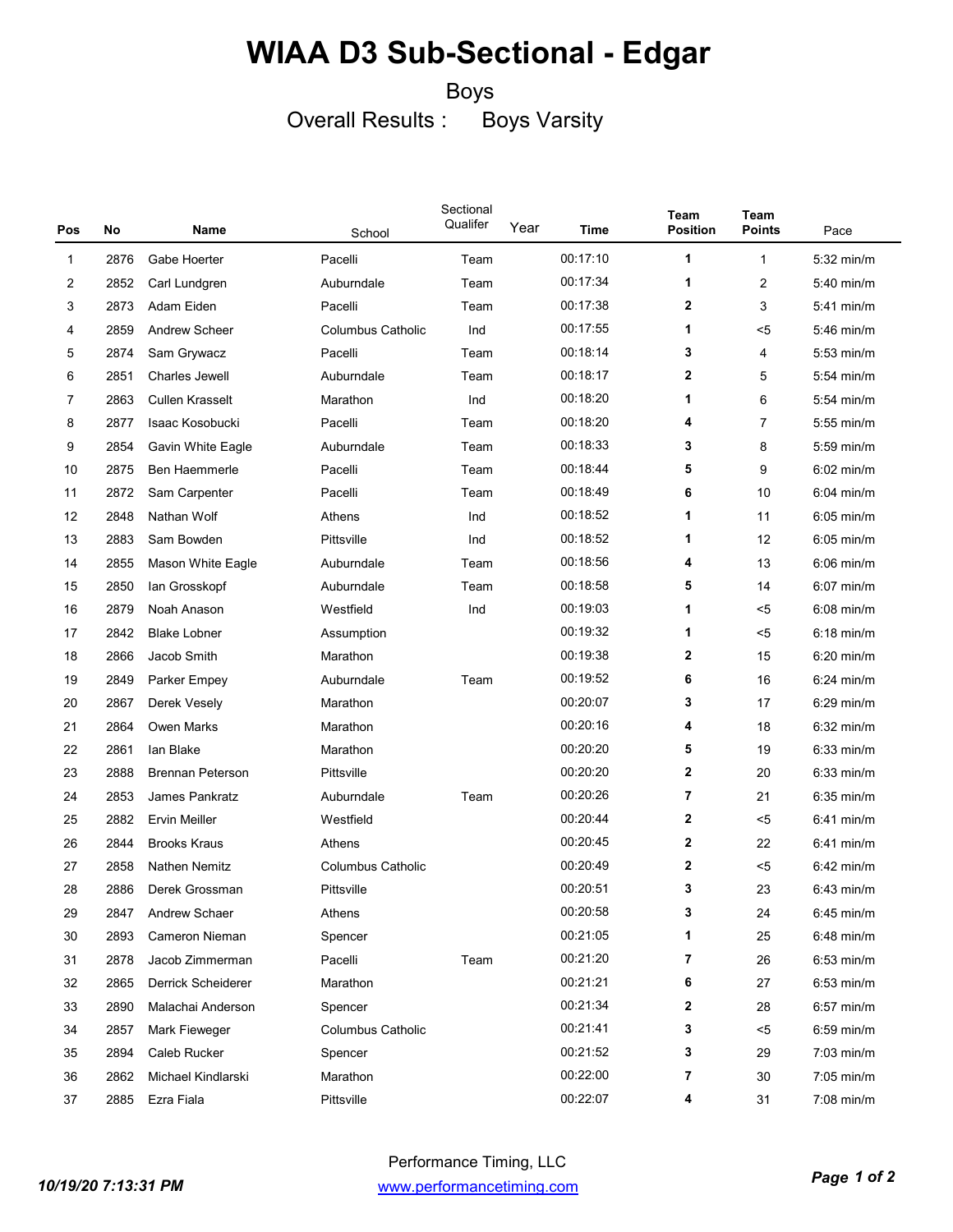#### Boys

Overall Results : Boys Varsity

|     |      |                      |                          | Sectional |      |          | Team            | Team          |                      |
|-----|------|----------------------|--------------------------|-----------|------|----------|-----------------|---------------|----------------------|
| Pos | No   | Name                 | School                   | Qualifer  | Year | Time     | <b>Position</b> | <b>Points</b> | Pace                 |
| 38  | 2880 | Liam Carey           | Westfield                |           |      | 00:22:10 | 3               | $5$           | $7:09$ min/m         |
| 39  | 2891 | Kaizer Eikleberry    | Spencer                  |           |      | 00:22:29 | 4               | 32            | $7:15 \text{ min/m}$ |
| 40  | 2884 | Asher Fiala          | Pittsville               |           |      | 00:22:42 | 5               | 33            | $7:19$ min/m         |
| 41  | 2889 | <b>Trace Wilke</b>   | Pittsville               |           |      | 00:23:11 | 6               | 34            | $7:28$ min/m         |
| 42  | 2887 | Brayden Kumm         | Pittsville               |           |      | 00:23:12 | $\overline{7}$  | 35            | $7:29$ min/m         |
| 43  | 2895 | Noah Schultz         | Spencer                  |           |      | 00:23:31 | 5               | 36            | $7:35$ min/m         |
| 44  | 2841 | Alex Jacoby          | Assumption               |           |      | 00:23:44 | $\mathbf{2}$    | $5$           | $7:39$ min/m         |
| 45  | 2871 | Roy Stinson          | Owen-Withee              |           |      | 00:24:10 | 1               | $5$           | $7:47$ min/m         |
| 46  | 2845 | Ethan Marohl         | Athens                   |           |      | 00:24:11 | 4               | 37            | 7:48 min/m           |
| 47  | 2860 | Ethan Sondelski      | Edgar                    |           |      | 00:24:26 | 1               | $5$           | $7:53$ min/m         |
| 48  | 2892 | Austyn Kohls         | Spencer                  |           |      | 00:24:30 | 6               | 38            | $7:54$ min/m         |
| 49  | 2896 | Andrew Sieracki      | Spencer                  |           |      | 00:24:53 | $\overline{7}$  | 39            | $8:01$ min/m         |
| 50  | 2881 | Josh Klitzke         | Westfield                |           |      | 00:25:28 | 4               | $5$           | $8:13$ min/m         |
| 51  | 2856 | Derek Fieber         | <b>Columbus Catholic</b> |           |      | 00:26:05 | 4               | $5$           | $8:24$ min/m         |
| 52  | 2843 | <b>Garrett Knott</b> | Athens                   |           |      | 00:29:02 | 5               | 40            | $9:22$ min/m         |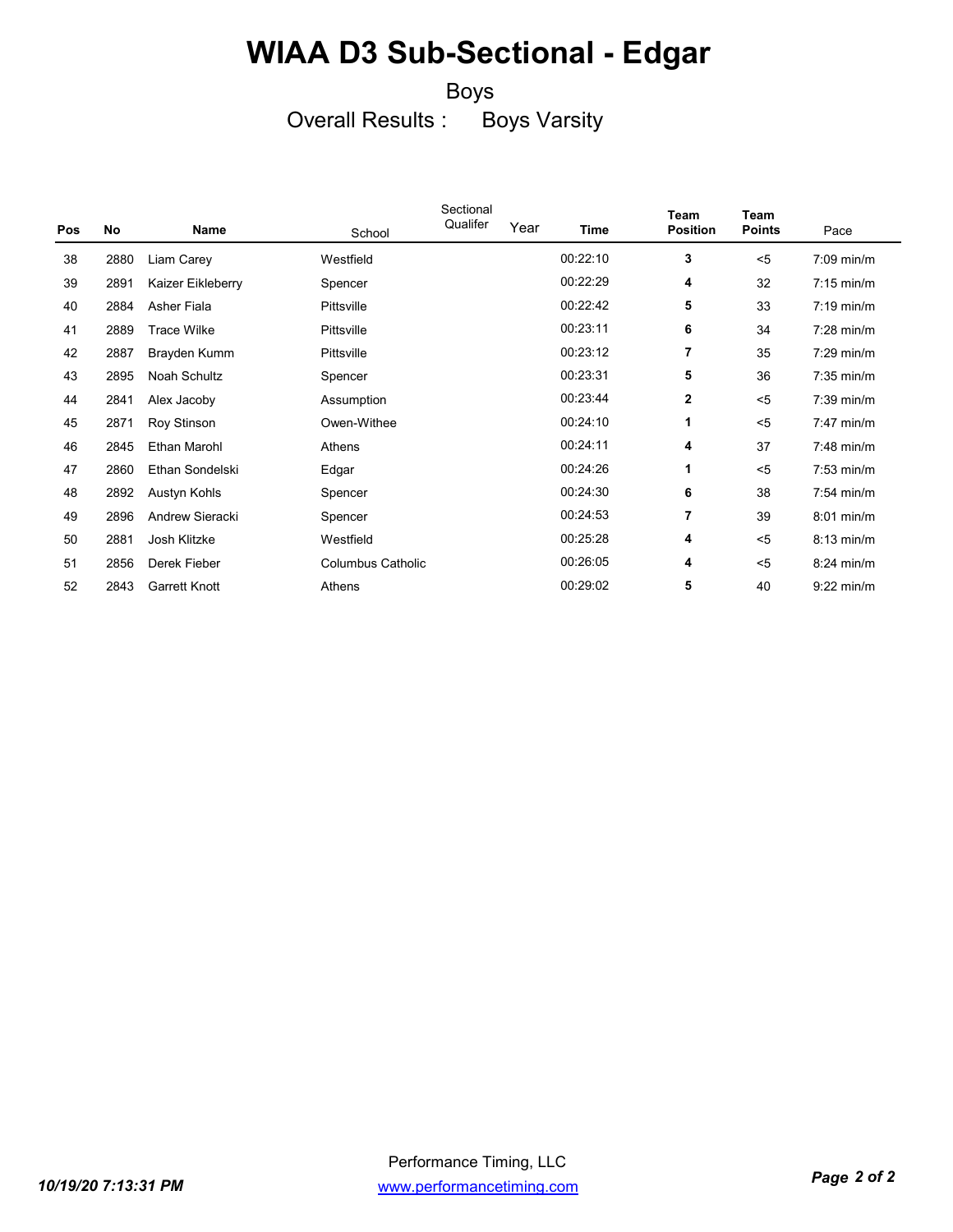#### Boys Team Results with Individual Times **October 19, 2020** Boys Varsity

|                 | Team name: Pacelli   |         |                 |             |                    |                    |
|-----------------|----------------------|---------|-----------------|-------------|--------------------|--------------------|
| Team result: 24 |                      |         |                 | Team Pos: 1 | Team Time 01:30:09 |                    |
|                 | Team Pos Overall Pos | Race No | <b>Name</b>     |             | <b>Finish Time</b> | <b>Team Points</b> |
|                 |                      | 2876    | Gabe Hoerter    |             | 17:10.9            |                    |
| 2               | 3                    | 2873    | Adam Eiden      |             | 17:38.6            | 3                  |
| 3               | 5                    | 2874    | Sam Grywacz     |             | 18:14.4            | 4                  |
| 4               | 8                    | 2877    | Isaac Kosobucki |             | 18:20.7            |                    |
| 5               | 10                   | 2875    | Ben Haemmerle   |             | 18:44.9            | 9                  |
| 6               | 11                   | 2872    | Sam Carpenter   |             | 18:49.9            | 10                 |
|                 | 31                   | 2878    | Jacob Zimmerman |             | 21:20.7            | 26                 |

|                 | Team name: Auburndale |         |                   |             |                    |                    |
|-----------------|-----------------------|---------|-------------------|-------------|--------------------|--------------------|
|                 | Team result: 42       |         |                   | Team Pos: 2 | Team Time 01:32:21 |                    |
| <b>Team Pos</b> | <b>Overall Pos</b>    | Race No | <b>Name</b>       |             | <b>Finish Time</b> | <b>Team Points</b> |
|                 | 2                     | 2852    | Carl Lundgren     |             | 17:34.9            |                    |
| 2               | 6                     | 2851    | Charles Jewell    |             | 18:17.4            | 5                  |
| 3               | 9                     | 2854    | Gavin White Eagle |             | 18:33.7            | 8                  |
| 4               | 14                    | 2855    | Mason White Eagle |             | 18:56.9            | 13                 |
| 5               | 15                    | 2850    | lan Grosskopf     |             | 18:58.7            | 14                 |
| 6               | 19                    | 2849    | Parker Empey      |             | 19:52.1            | 16                 |
|                 | 24                    | 2853    | James Pankratz    |             | 20:26.4            | 21                 |

| Team result: 75 | Team name: Marathon          |      |                    | Team Pos: 3 | Team Time 01:38:42 |                    |
|-----------------|------------------------------|------|--------------------|-------------|--------------------|--------------------|
|                 | Team Pos Overall Pos Race No |      | <b>Name</b>        |             | <b>Finish Time</b> | <b>Team Points</b> |
|                 |                              | 2863 | Cullen Krasselt    |             | 18:20.4            | 6                  |
| 2               | 18                           | 2866 | Jacob Smith        |             | 19:38.2            | 15                 |
| 3               | 20                           | 2867 | Derek Vesely       |             | 20:07.2            | 17                 |
| 4               | 21                           | 2864 | Owen Marks         |             | 20:16.1            | 18                 |
| 5               | 22                           | 2861 | lan Blake          |             | 20:20.5            | 19                 |
| 6               | 32                           | 2865 | Derrick Scheiderer |             | 21:21.5            | 27                 |
|                 | 36                           | 2862 | Michael Kindlarski |             | 22:00.2            | 30                 |

|                 | Team name: Pittsville |         |                         |             |                    |                    |
|-----------------|-----------------------|---------|-------------------------|-------------|--------------------|--------------------|
|                 | Team result: 119      |         |                         | Team Pos: 4 | Team Time 01:44:54 |                    |
| <b>Team Pos</b> | <b>Overall Pos</b>    | Race No | <b>Name</b>             |             | <b>Finish Time</b> | <b>Team Points</b> |
|                 | 13                    | 2883    | Sam Bowden              |             | 18:52.6            | 12                 |
| $\overline{2}$  | 23                    | 2888    | <b>Brennan Peterson</b> |             | 20:20.6            | 20                 |
| 3               | 28                    | 2886    | Derek Grossman          |             | 20:51.2            | 23                 |
| 4               | 37                    | 2885    | Ezra Fiala              |             | 22:07.4            | 31                 |
| 5               | 40                    | 2884    | Asher Fiala             |             | 22:42.4            | 33                 |
| 6               | 41                    | 2889    | <b>Trace Wilke</b>      |             | 23:11.8            | 34                 |
| 7               | 42                    | 2887    | Brayden Kumm            |             | 23:12.2            | 35                 |
|                 | Team name: Athens     |         |                         |             |                    |                    |
|                 | Team result: 134      |         |                         | Team Pos: 5 | Team Time 01:53:49 |                    |
| <b>Team Pos</b> | <b>Overall Pos</b>    | Race No | <b>Name</b>             |             | <b>Finish Time</b> | <b>Team Points</b> |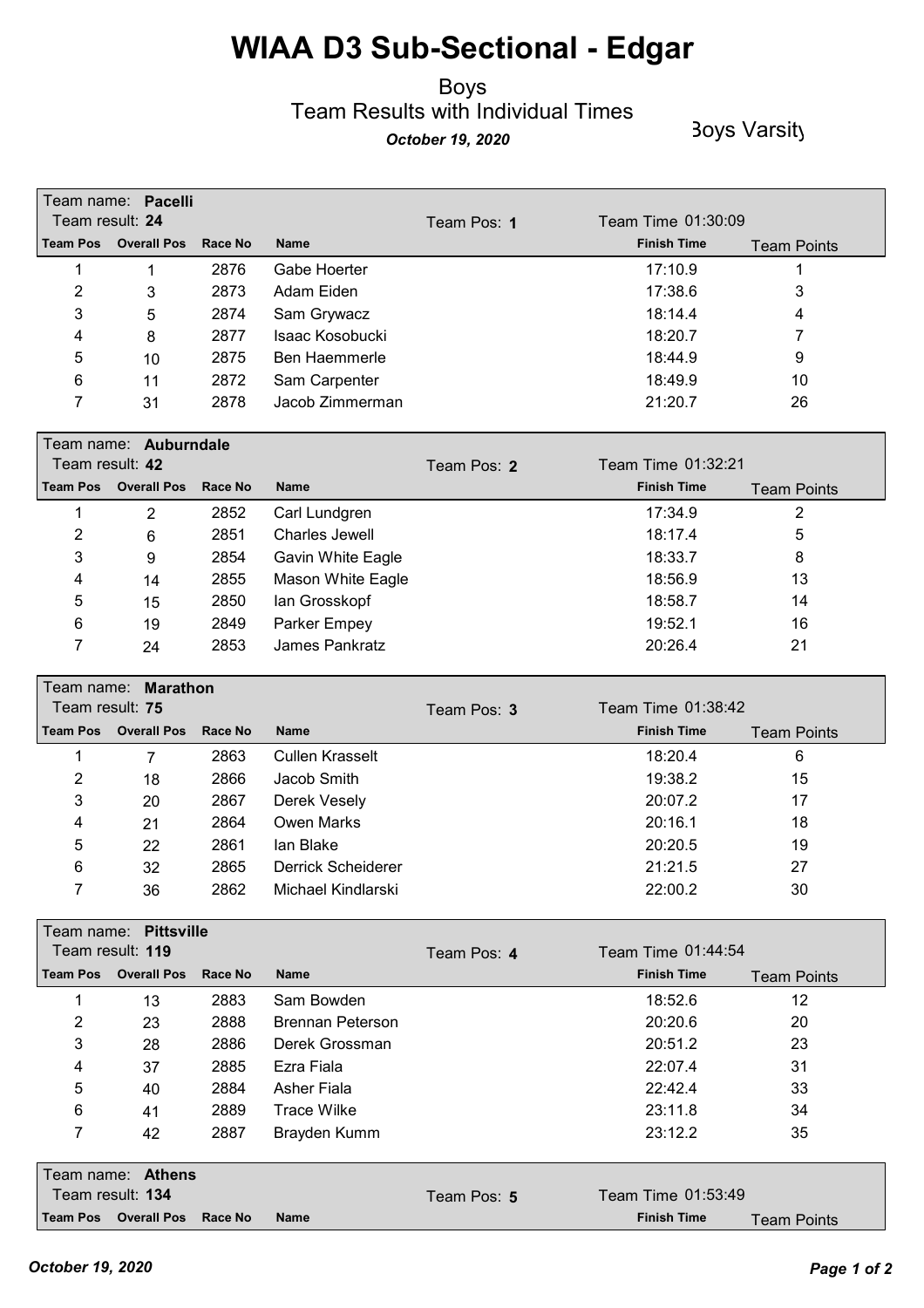|                     | Team name: Athens            |                |                                    |             |                    |                    |
|---------------------|------------------------------|----------------|------------------------------------|-------------|--------------------|--------------------|
|                     | Team result: 134             |                |                                    | Team Pos: 5 | Team Time 01:53:49 |                    |
| <b>Team Pos</b>     | <b>Overall Pos</b>           | <b>Race No</b> | <b>Name</b>                        |             | <b>Finish Time</b> | <b>Team Points</b> |
| 1                   | 12                           | 2848           | Nathan Wolf                        |             | 18:52.1            | 11                 |
| 2                   | 26                           | 2844           | <b>Brooks Kraus</b>                |             | 20:45.4            | 22                 |
| 3                   | 29                           | 2847           | Andrew Schaer                      |             | 20:58.2            | 24                 |
| 4                   | 46                           | 2845           | <b>Ethan Marohl</b>                |             | 24:11.3            | 37                 |
| 5                   | 52                           | 2843           | <b>Garrett Knott</b>               |             | 29:02.2            | 40                 |
|                     |                              |                |                                    |             |                    |                    |
|                     | Team name: Spencer           |                |                                    |             |                    |                    |
|                     | Team result: 150             |                |                                    | Team Pos: 6 | Team Time 01:50:33 |                    |
| <b>Team Pos</b>     | <b>Overall Pos</b>           | Race No        | <b>Name</b>                        |             | <b>Finish Time</b> | <b>Team Points</b> |
| 1                   | 30                           | 2893           | Cameron Nieman                     |             | 21:05.2            | 25                 |
| $\overline{2}$      | 33                           | 2890           | Malachai Anderson                  |             | 21:34.5            | 28                 |
| 3                   | 35                           | 2894           | Caleb Rucker                       |             | 21:52.0            | 29                 |
| 4                   | 39                           | 2891           | Kaizer Eikleberry                  |             | 22:29.9            | 32                 |
| 5                   | 43                           | 2895           | Noah Schultz                       |             | 23:31.5            | 36                 |
| 6                   | 48                           | 2892           | Austyn Kohls                       |             | 24:30.4            | 38                 |
| 7                   | 49                           | 2896           | Andrew Sieracki                    |             | 24:53.4            | 39                 |
|                     |                              |                |                                    |             |                    |                    |
|                     | Team name: Assumption        |                |                                    |             |                    |                    |
| Team result:        |                              |                |                                    | Team Pos:   | <b>Team Time</b>   |                    |
| <b>Team Pos</b>     | <b>Overall Pos</b>           | <b>Race No</b> | <b>Name</b>                        |             | <b>Finish Time</b> | <b>Team Points</b> |
| 1                   | 17                           | 2842           | <b>Blake Lobner</b>                |             | 19:32.3            | $5$                |
| 2                   | 44                           | 2841           | Alex Jacoby                        |             | 23:44.5            | $5$                |
|                     |                              |                |                                    |             |                    |                    |
|                     |                              |                |                                    |             |                    |                    |
|                     | Team name: Columbus Catholic |                |                                    |             |                    |                    |
| Team result:        |                              |                |                                    | Team Pos:   | <b>Team Time</b>   |                    |
| <b>Team Pos</b>     | <b>Overall Pos</b>           | Race No        | <b>Name</b>                        |             | <b>Finish Time</b> | <b>Team Points</b> |
| 1                   | $\overline{4}$               | 2859           | <b>Andrew Scheer</b>               |             | 17:55.0            | $5$                |
| 2                   | 27                           | 2858           | <b>Nathen Nemitz</b>               |             | 20:49.0            | $5$                |
| 3                   | 34                           | 2857           | Mark Fieweger                      |             | 21:41.0            | $5$                |
| 4                   | 51                           | 2856           | Derek Fieber                       |             | 26:05.3            | $5$                |
|                     |                              |                |                                    |             |                    |                    |
|                     | Team name: Edgar             |                |                                    |             |                    |                    |
| Team result:        |                              |                |                                    | Team Pos:   | <b>Team Time</b>   |                    |
|                     | <b>Team Pos</b> Overall Pos  | Race No        | <b>Name</b>                        |             | <b>Finish Time</b> | <b>Team Points</b> |
| 1                   | 47                           | 2860           | Ethan Sondelski                    |             | 24:26.5            | $5$                |
|                     |                              |                |                                    |             |                    |                    |
|                     | Team name: Owen-Withee       |                |                                    |             |                    |                    |
| Team result:        |                              |                |                                    | Team Pos:   | <b>Team Time</b>   |                    |
|                     | <b>Team Pos Overall Pos</b>  | <b>Race No</b> | <b>Name</b>                        |             | <b>Finish Time</b> | <b>Team Points</b> |
| 1                   | 45                           | 2871           | <b>Roy Stinson</b>                 |             | 24:10.5            | $5$                |
|                     | Team name: Westfield         |                |                                    |             |                    |                    |
| Team result:        |                              |                |                                    | Team Pos:   | <b>Team Time</b>   |                    |
|                     | <b>Team Pos Overall Pos</b>  | <b>Race No</b> | <b>Name</b>                        |             | <b>Finish Time</b> | <b>Team Points</b> |
| 1                   |                              | 2879           | Noah Anason                        |             | 19:03.1            | $5$                |
|                     | 16                           |                |                                    |             | 20:44.1            | $5$                |
| $\overline{2}$<br>3 | 25<br>38                     | 2882<br>2880   | <b>Ervin Meiller</b><br>Liam Carey |             | 22:10.4            | $5$                |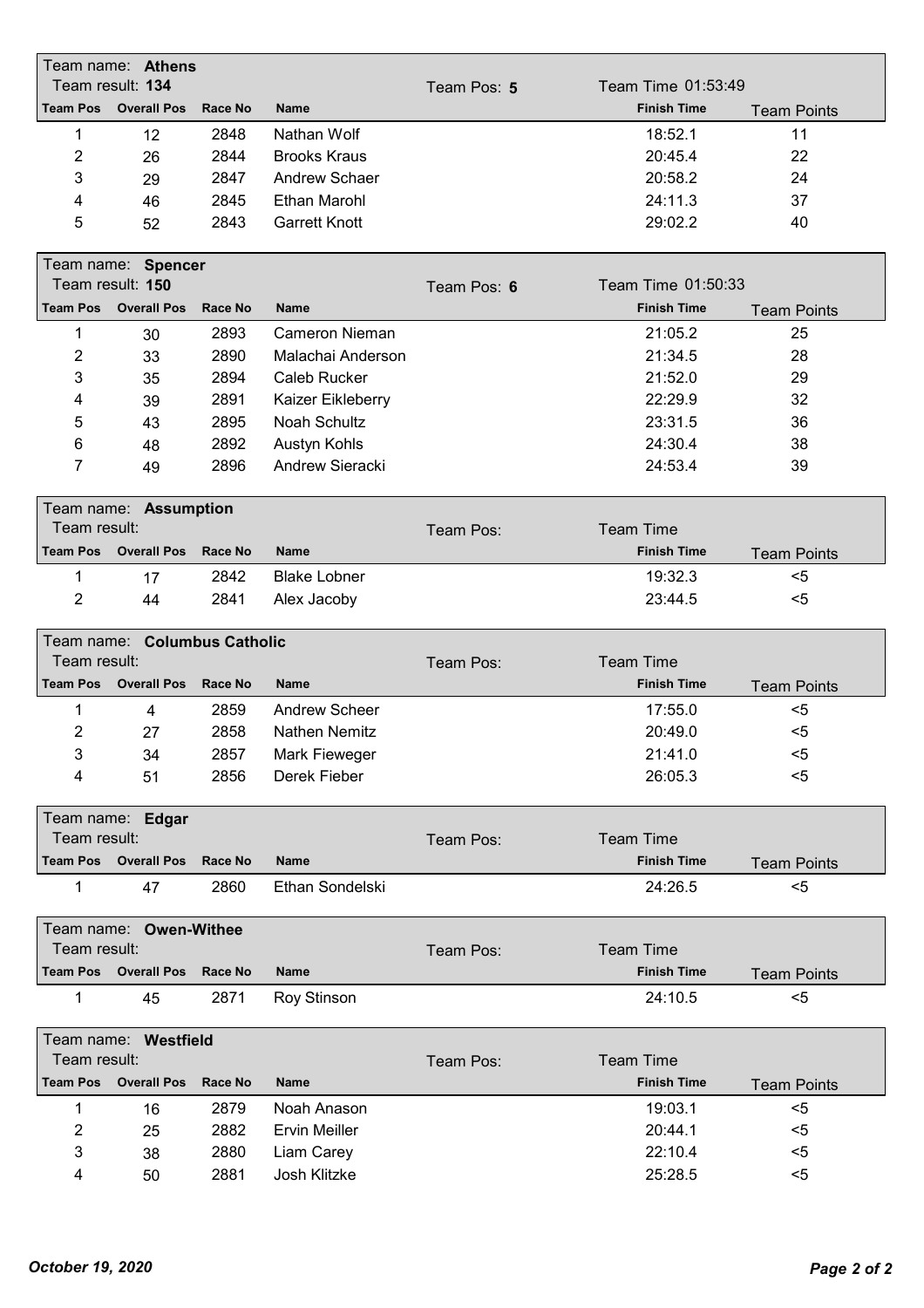Girls

Team Results

5 members per team used to calculate result

#### *Team type: Girls*

| <b>Team Placing</b> | <b>Team Name</b>         | <b>Team Result</b> | <b>Finishers in Team</b> |
|---------------------|--------------------------|--------------------|--------------------------|
|                     | Assumption               | 36                 | 6                        |
| 2                   | Auburndale               | 46                 |                          |
| 3                   | Marathon                 | 62                 |                          |
| 4                   | Edgar                    | 90                 |                          |
| 5                   | Westfield                | 140                | 6                        |
|                     | Athens                   |                    | 3                        |
|                     | <b>Columbus Catholic</b> |                    |                          |
|                     | Owen-Withee              |                    |                          |
|                     | Pittsville               |                    | 4                        |
|                     | Spencer                  |                    | 3                        |
|                     | <b>Tri-County</b>        |                    | 3                        |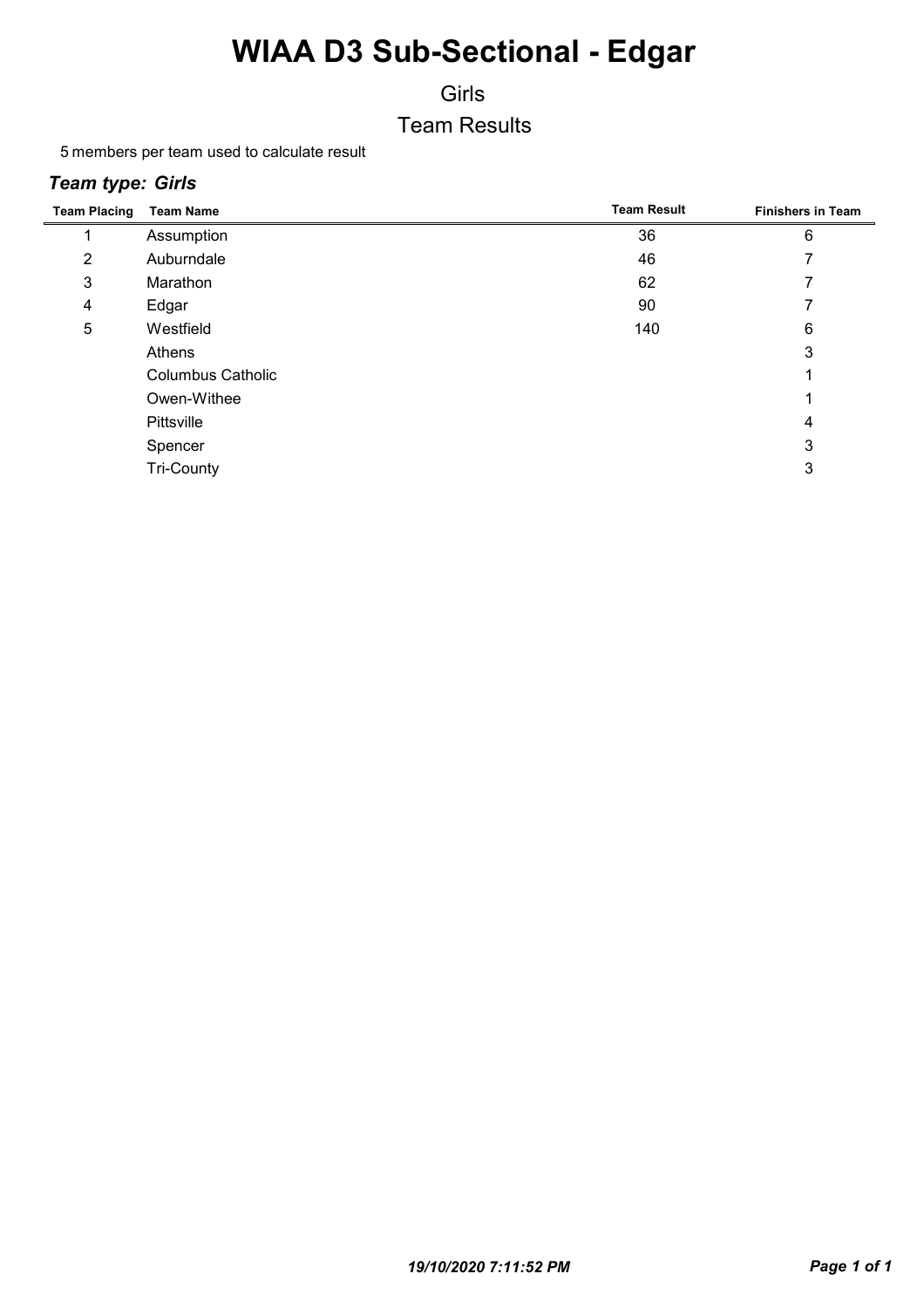Girls

Overall Results : Girls Varsity

| Pos          | No   | <b>Name</b>            | School            | Sectional<br>Qualifer | Year | Time     | Team<br><b>Position</b> | Team<br><b>Points</b> | Pace                 |
|--------------|------|------------------------|-------------------|-----------------------|------|----------|-------------------------|-----------------------|----------------------|
| $\mathbf{1}$ | 2909 | Jordyn Karl            | Auburndale        | Team                  |      | 00:20:33 | 1                       | $\mathbf{1}$          | $6:38$ min/m         |
| 2            | 2903 | Ainara Sainz De Ro     | Assumption        | Team                  |      | 00:20:42 | $\mathbf 1$             | 2                     | 6:40 min/m           |
| 3            | 2919 | Morgan Schnelle        | Edgar             | Ind                   |      | 00:20:53 | 1                       | 3                     | $6:44$ min/m         |
| 4            | 2897 | Cristin Casey          | Assumption        | Team                  |      | 00:21:01 | $\mathbf{2}$            | 4                     | $6:46$ min/m         |
| 5            | 2929 | Julianna Thurs         | Marathon          | Ind                   |      | 00:21:11 | 1                       | 5                     | $6:50$ min/m         |
| 6            | 2905 | Elizabeth Van Rixel    | Athens            | Ind                   |      | 00:21:22 | 1                       | <5                    | $6:53$ min/m         |
| 7            | 2898 | Grace Dolan            | Assumption        | Team                  |      | 00:21:24 | 3                       | 6                     | $6:54$ min/m         |
| 8            | 2925 | Jada Prihoda           | Marathon          | Ind                   |      | 00:21:29 | $\mathbf{2}$            | 7                     | $6:55$ min/m         |
| 9            | 2913 | Mckenna Zieher         | Auburndale        | Team                  |      | 00:21:38 | $\mathbf{2}$            | 8                     | $6:58$ min/m         |
| 10           | 2912 | Erricka Zenner         | Auburndale        | Team                  |      | 00:21:59 | 3                       | 9                     | 7:05 min/m           |
| 11           | 2916 | <b>Rachel Brewster</b> | Edgar             | Ind                   |      | 00:22:02 | $\mathbf{2}$            | 10                    | $7:06$ min/m         |
| 12           | 2900 | Clara Kubis            | Assumption        | Team                  |      | 00:22:14 | 4                       | 11                    | $7:10$ min/m         |
| 13           | 2910 | Lily Kloos             | Auburndale        | Team                  |      | 00:22:19 | 4                       | 12                    | $7:12 \text{ min/m}$ |
| 14           | 2902 | Sam Nelson             | Assumption        | Team                  |      | 00:22:22 | 5                       | 13                    | $7:12 \text{ min/m}$ |
| 15           | 2901 | Maddie Meinel          | Assumption        | Team                  |      | 00:22:26 | 6                       | 14                    | $7:14$ min/m         |
| 16           | 2924 | Laci Hoeksema          | Marathon          |                       |      | 00:22:30 | 3                       | 15                    | $7:15$ min/m         |
| 17           | 2907 | Victoria Hasenohrl     | Auburndale        | Team                  |      | 00:22:33 | 5                       | 16                    | $7:16$ min/m         |
| 18           | 2947 | Lily Klisiewicz        | <b>Tri-County</b> |                       |      | 00:22:39 | 1                       | <5                    | $7:18$ min/m         |
| 19           | 2926 | Kali Prihoda           | Marathon          |                       |      | 00:22:41 | 4                       | 17                    | $7:19$ min/m         |
| 20           | 2927 | Kayla Radtke           | Marathon          |                       |      | 00:22:52 | 5                       | 18                    | $7:22$ min/m         |
| 21           | 2908 | Annalise Jewell        | Auburndale        | Team                  |      | 00:22:59 | 6                       | 19                    | $7:24$ min/m         |
| 22           | 2911 | Autumn Richardson      | Auburndale        | Team                  |      | 00:23:19 | $\overline{7}$          | 20                    | $7:31$ min/m         |
| 23           | 2928 | Camryn Sapinski        | Marathon          |                       |      | 00:23:41 | 6                       | 21                    | $7:38$ min/m         |
| 24           | 2932 | Kaylee Kind            | Westfield         |                       |      | 00:23:57 | 1                       | 22                    | $7:43$ min/m         |
| 25           | 2946 | Emily Wehrman          | Spencer           |                       |      | 00:24:02 | 1                       | <5                    | $7:45$ min/m         |
| 26           | 2923 | Anna Cleven            | Marathon          |                       |      | 00:24:02 | $\overline{7}$          | 23                    | 7:45 min/m           |
| 27           | 2917 | Amelia Gajewski        | Edgar             |                       |      | 00:24:20 | 3                       | 24                    | $7:51$ min/m         |
| 28           | 2936 | Kayla Tassler          | Westfield         |                       |      | 00:24:46 | 2                       | 25                    | $7:59$ min/m         |
| 29           | 2920 | Brooklyn Schwoerer     | Edgar             |                       |      | 00:25:03 | 4                       | 26                    | 8:04 min/m           |
| 30           | 2906 | Addyson Zettler        | Athens            |                       |      | 00:25:20 | $\mathbf{2}$            | $5$                   | 8:10 min/m           |
| 31           | 2918 | Alexa Lang             | Edgar             |                       |      | 00:25:41 | 5                       | 27                    | 8:17 min/m           |
| 32           | 2940 | Kylyn Luepke           | Pittsville        |                       |      | 00:25:44 | 1                       | $5$                   | 8:18 min/m           |
| 33           | 2922 | Jessica Mucha          | Edgar             |                       | 10   | 00:26:32 | 6                       | 28                    | 8:33 min/m           |
| 34           | 2904 | Emma Ford              | Athens            |                       |      | 00:26:32 | 3                       | $5$                   | 8:33 min/m           |
| 35           | 2948 | Brianna Leibsle        | <b>Tri-County</b> |                       |      | 00:26:36 | 2                       | $5$                   | 8:34 min/m           |
| 36           | 2921 | Amber Skrzypcak        | Edgar             |                       |      | 00:26:56 | 7                       | 29                    | 8:41 min/m           |
| 37           | 2943 | Haylee Hopperdietzel   | Spencer           |                       |      | 00:27:06 | 2                       | $< 5$                 | 8:44 min/m           |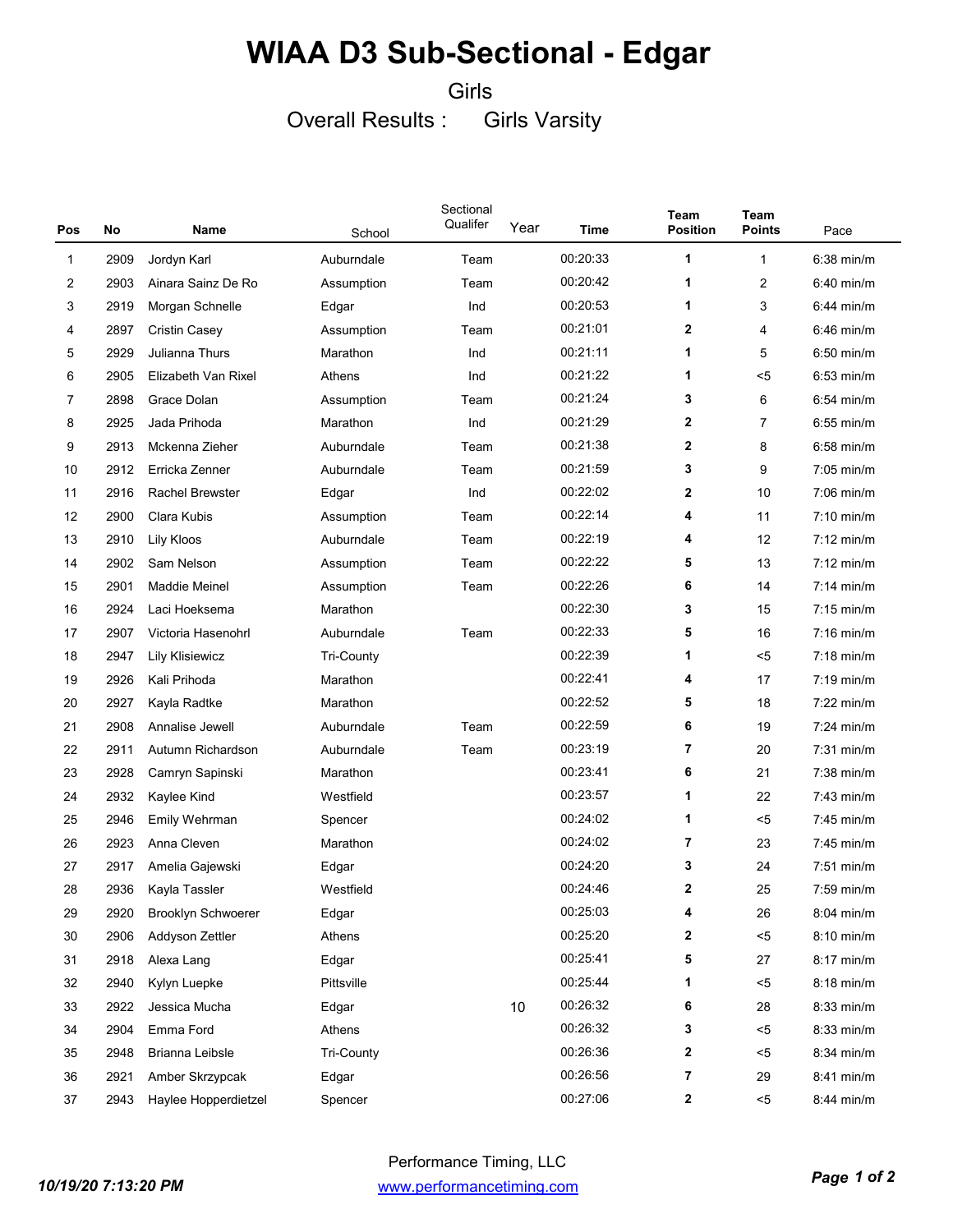#### Girls

#### Overall Results : Girls Varsity

|            |           |                           |                   | Sectional |      |          | Team            | Team          |                       |
|------------|-----------|---------------------------|-------------------|-----------|------|----------|-----------------|---------------|-----------------------|
| <b>Pos</b> | <b>No</b> | Name                      | School            | Qualifer  | Year | Time     | <b>Position</b> | <b>Points</b> | Pace                  |
| 38         | 2930      | Gabby Goessl              | Owen-Withee       |           |      | 00:27:27 | 1               | $5$           | $8:51$ min/m          |
| 39         | 2935      | Jaylyn Shimpach           | Westfield         |           |      | 00:27:36 | 3               | 30            | $8:54$ min/m          |
| 40         | 2945      | <b>Faith Miller</b>       | Spencer           |           |      | 00:27:51 | 3               | $5$           | $8:59$ min/m          |
| 41         | 2915      | <b>Charlotte Schiferl</b> | Columbus Catholic |           |      | 00:27:51 | 1               | $5$           | $8:59$ min/m          |
| 42         | 2938      | Madeline Hensel           | Pittsville        |           |      | 00:27:53 | 2               | $5$           | $8:59$ min/m          |
| 43         | 2934      | Mya Reetz                 | Westfield         |           |      | 00:28:23 | 4               | 31            | $9:09$ min/m          |
| 44         | 2941      | Lily Rees                 | Pittsville        |           |      | 00:28:23 | 3               | $5$           | $9:09$ min/m          |
| 45         | 2939      | Abbi Knutson              | Pittsville        |           |      | 00:28:26 | 4               | $5$           | $9:10$ min/m          |
| 46         | 2931      | Katie Alcorta             | Westfield         |           |      | 00:29:17 | 5               | 32            | $9:26$ min/m          |
| 47         | 2949      | Nevada Severin            | Tri-County        |           |      | 00:33:26 | 3               | $5$           | $10:47$ min/m         |
| 48         | 2933      | Hannah Lietz              | Westfield         |           |      | 00:37:51 | 6               | 33            | $12:12 \text{ min/m}$ |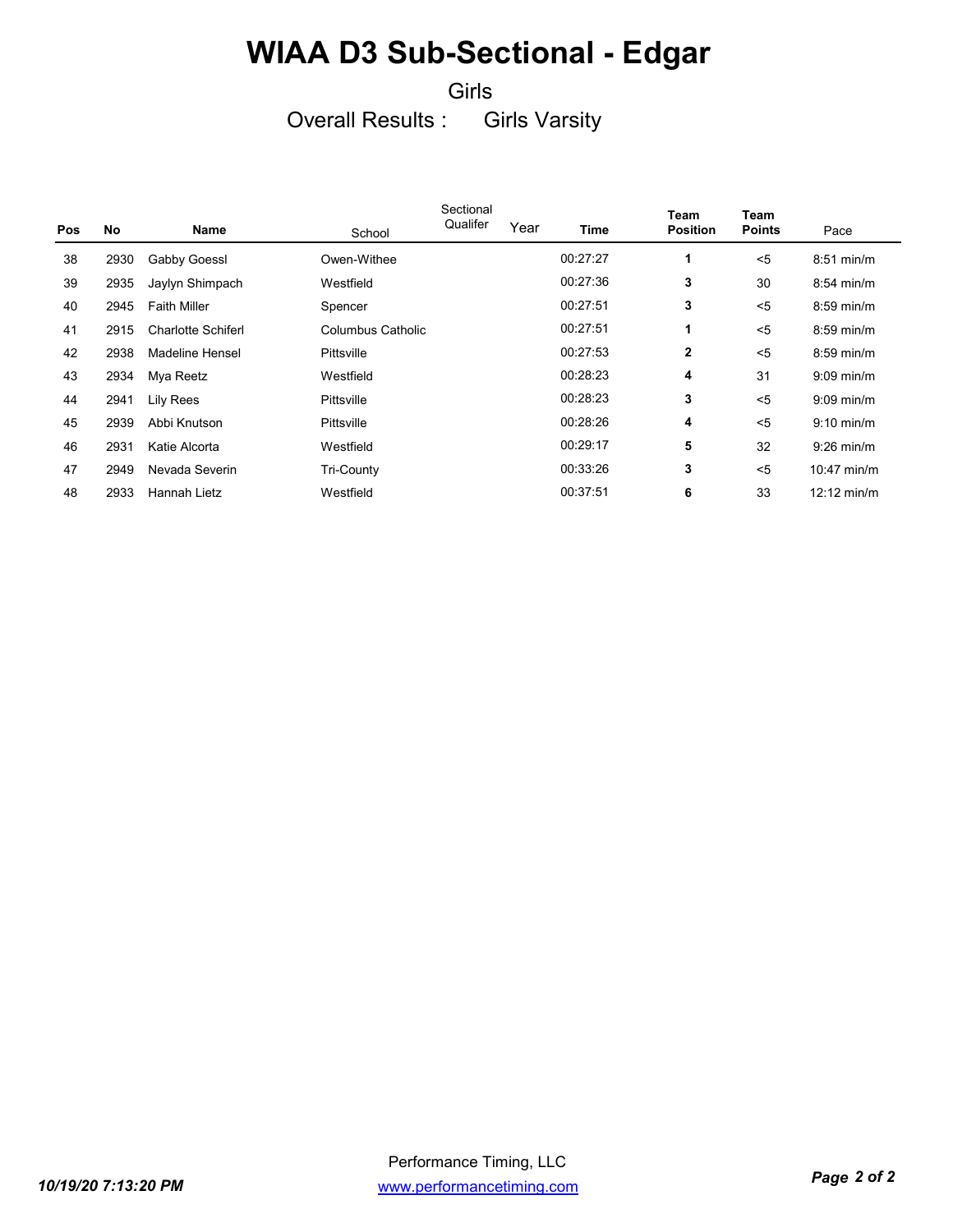#### Girls Team Results with Individual Times *October 19, 2020* Girls Varsity

|                 | Team name: Assumption |                |                      |             |                    |                    |
|-----------------|-----------------------|----------------|----------------------|-------------|--------------------|--------------------|
|                 | Team result: 36       |                |                      | Team Pos: 1 | Team Time 01:47:44 |                    |
| <b>Team Pos</b> | <b>Overall Pos</b>    | <b>Race No</b> | <b>Name</b>          |             | <b>Finish Time</b> | <b>Team Points</b> |
|                 | $\overline{2}$        | 2903           | Ainara Sainz De Ro   |             | 20:42.7            | 2                  |
| 2               | 4                     | 2897           | <b>Cristin Casey</b> |             | 21:01.4            | 4                  |
| 3               | 7                     | 2898           | Grace Dolan          |             | 21:24.3            | 6                  |
| 4               | 12                    | 2900           | Clara Kubis          |             | 22:14.0            | 11                 |
| 5               | 14                    | 2902           | Sam Nelson           |             | 22:22.1            | 13                 |
| 6               | 15                    | 2901           | <b>Maddie Meinel</b> |             | 22:26.9            | 14                 |
|                 | Team name: Auburndale |                |                      |             |                    |                    |
|                 |                       |                |                      |             |                    |                    |
|                 | Team result: 46       |                |                      | Team Pos: 2 | Team Time 01:49:04 |                    |
| <b>Team Pos</b> | <b>Overall Pos</b>    | <b>Race No</b> | <b>Name</b>          |             | <b>Finish Time</b> | <b>Team Points</b> |
|                 | 1                     | 2909           | Jordyn Karl          |             | 20:33.8            | 1                  |
| 2               | 9                     | 2913           | Mckenna Zieher       |             | 21:38.8            | 8                  |
| 3               | 10                    | 2912           | Erricka Zenner       |             | 21:59.1            | 9                  |
| 4               | 13                    | 2910           | Lily Kloos           |             | 22:19.4            | 12                 |
| 5               | 17                    | 2907           | Victoria Hasenohrl   |             | 22:33.1            | 16                 |
| 6               | 21                    | 2908           | Annalise Jewell      |             | 22:59.1            | 19                 |

| Team result: 62 | Team name: Marathon  |         |                 | Team Pos: 3 | Team Time 01:50:45 |                    |  |
|-----------------|----------------------|---------|-----------------|-------------|--------------------|--------------------|--|
|                 | Team Pos Overall Pos | Race No | <b>Name</b>     |             | <b>Finish Time</b> | <b>Team Points</b> |  |
|                 | 5                    | 2929    | Julianna Thurs  |             | 21:11.1            | 5                  |  |
| 2               | 8                    | 2925    | Jada Prihoda    |             | 21:29.3            |                    |  |
| 3               | 16                   | 2924    | Laci Hoeksema   |             | 22:30.6            | 15                 |  |
| 4               | 19                   | 2926    | Kali Prihoda    |             | 22:41.6            | 17                 |  |
| 5               | 20                   | 2927    | Kayla Radtke    |             | 22:52.6            | 18                 |  |
| 6               | 23                   | 2928    | Camryn Sapinski |             | 23:41.5            | 21                 |  |
|                 | 26                   | 2923    | Anna Cleven     |             | 24:02.4            | 23                 |  |

| Team name: Edgar        |                    |         |                           |             |                    |                    |  |
|-------------------------|--------------------|---------|---------------------------|-------------|--------------------|--------------------|--|
| Team result: 90         |                    |         |                           | Team Pos: 4 | Team Time 01:58:01 |                    |  |
| <b>Team Pos</b>         | <b>Overall Pos</b> | Race No | <b>Name</b>               |             | <b>Finish Time</b> | <b>Team Points</b> |  |
| 1                       | 3                  | 2919    | Morgan Schnelle           |             | 20:53.4            | 3                  |  |
| $\overline{2}$          | 11                 | 2916    | <b>Rachel Brewster</b>    |             | 22:02.4            | 10                 |  |
| 3                       | 27                 | 2917    | Amelia Gajewski           |             | 24:20.6            | 24                 |  |
| 4                       | 29                 | 2920    | <b>Brooklyn Schwoerer</b> |             | 25:03.3            | 26                 |  |
| 5                       | 31                 | 2918    | Alexa Lang                |             | 25:41.7            | 27                 |  |
| 6                       | 33                 | 2922    | Jessica Mucha             |             | 26:32.1            | 28                 |  |
| 7                       | 36                 | 2921    | Amber Skrzypcak           |             | 26:56.5            | 29                 |  |
| Team name:<br>Westfield |                    |         |                           |             |                    |                    |  |
|                         | Team result: 140   |         |                           | Team Pos: 5 |                    | Team Time 02:14:01 |  |
| <b>Team Pos</b>         | <b>Overall Pos</b> | Race No | <b>Name</b>               |             | <b>Finish Time</b> | <b>Team Points</b> |  |